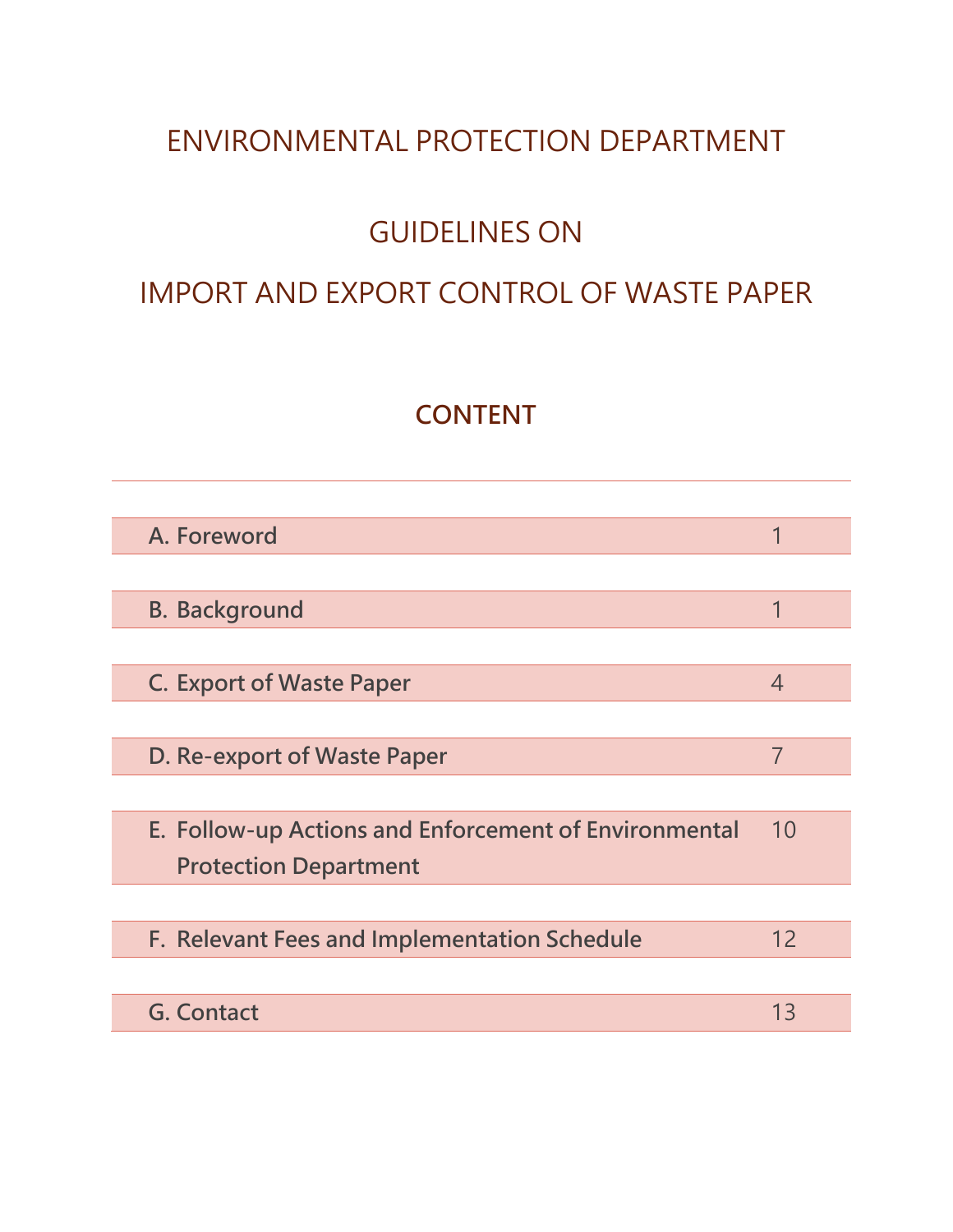## ENVIRONMENTAL PROTECTION DEPARTMENT GUIDELINES ON IMPORT AND EXPORT CONTROL OF WASTE PAPER

## **A. FOREWORD**

1. This set of Guidelines aims to let the trade understand the import and export control measures for waste paper, including the ban on import of all waste paper into Hong Kong as well as the corresponding arrangements and the required declaration documents for re-exporting and exporting waste paper.

### **B. BACKGROUND**

Why is it necessary to enhance control on the import and export of waste paper?

- 2. Since there is no recycling facility in Hong Kong that can receive imported waste paper at present, the Environmental Protection Department (EPD) has enhanced the import and export control measures on waste paper in accordance with the current Waste Disposal Ordinance (WDO, Cap. 354). Except for the re-export of waste paper that destined for recycling at other places, no waste paper is allowed to be imported into Hong Kong, to avoid any illegal disposal of waste paper in Hong Kong or causing pollution.
- 3. Hong Kong's neighbouring countries (e.g. Indonesia and Malaysia, etc.) have tightened their import control on various types of waste paper. Moreover, the authority of the Mainland of China has banned the import of solid waste (including all waste paper) since end 2020. In view of the above, Hong Kong has enhancedits control on the re-export and export of waste paper.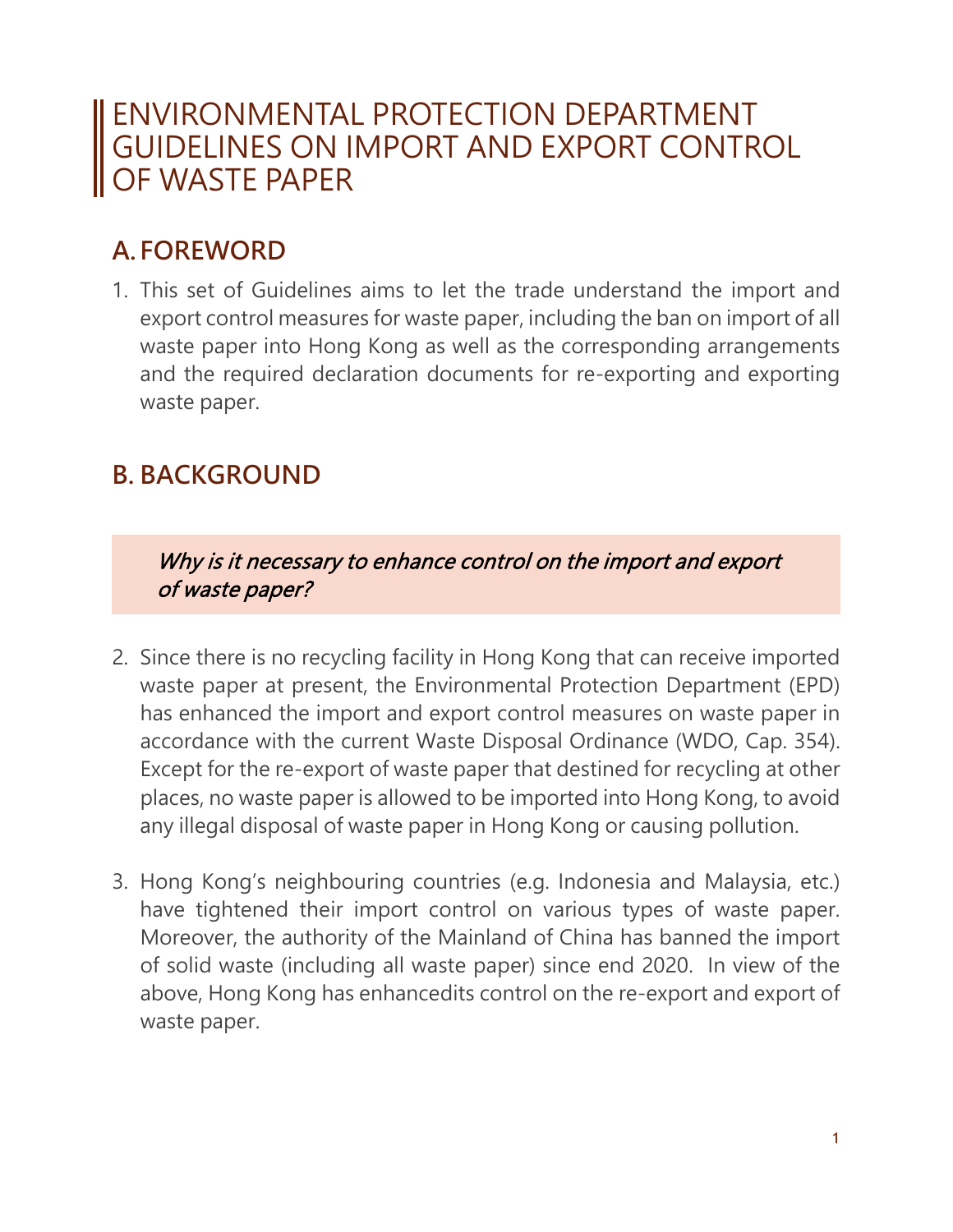#### What are the requirements of the Waste Disposal Ordinance on regulating the import and export of various types of waste paper?

- 4. According to the WDO, import and export of all waste paper are subject to strict control under WDO's permit system, unless the person concerned can prove that the waste paper is (a) uncontaminated; and (b) imported or exported for the purpose of a reprocessing, recycling or recovery operation or the reuse of the waste.
- 5. However, since there is no recycling facility in Hong Kong that can receive imported waste paper at present, generally speaking, except for the waste paper that is re-exported via Hong Kong to other places for recycling, **all waste paper shall not be imported into Hong Kong**.
- 6. Before the waste paper shipment departs from the place of export, any person who exports waste paper from or re-exports waste paper via Hong Kong shall confirm in advance that the shipment meets the requirements of the place of import, and an import permission or an equivalent confirmation has been obtained from the authority of the place of import. Some places of import have imposed other restrictions on waste paper (e.g. the Mainland of China has imposed restrictions on the places of origin, such as banning the import of foreign waste paper<sup>[1](#page-2-0)</sup>), or require preshipment check in the place of export. If a waste paper shipment does not fulfil the restrictions imposed by the place of import (whether on the quality of the waste paper or the place of origin) and the import of the shipment is rejected, the person concerned may contravene the WDO and is liable to prosecution.
- 7. To help ensuring that export or re-export shipments conforms to the WDO, any person shall, before exporting or re-exporting waste paper from or via Hong Kong, submit in advance a declaration form and relevant documents to EPD for record purposes. This is to prove that the waste paper shipments

 $\overline{a}$ 

<span id="page-2-0"></span><sup>&</sup>lt;sup>1</sup> Details shall follow the latest official information published by the authority of the Mainland of China.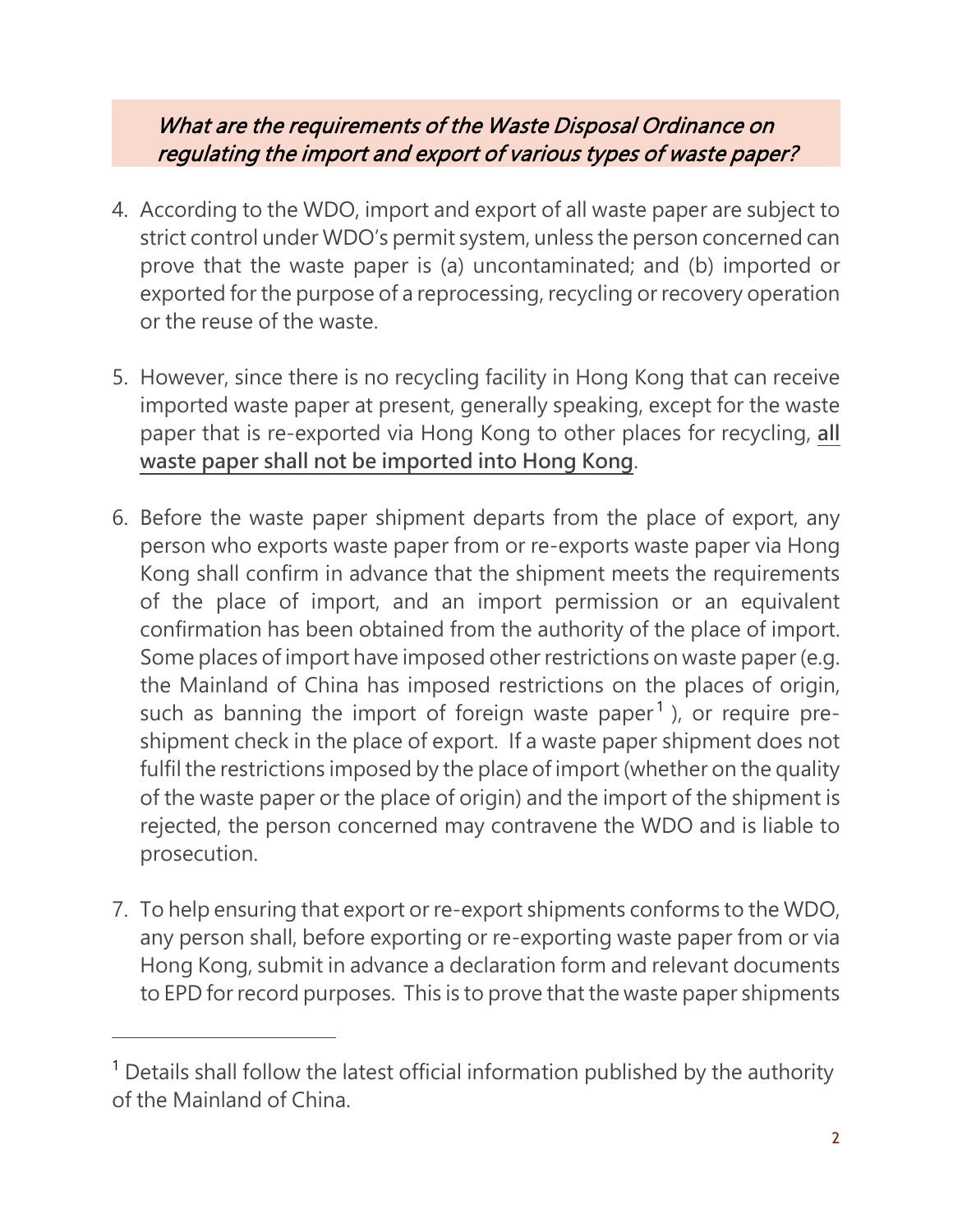to be exported or re-exported meet the requirements under the WDO. That means, the waste paper is (a) uncontaminated; and (b) exported or reexported for the purpose of a reprocessing, recycling, recovery operation or the reuse of the waste. The submitted documents also facilitate the strengthening of information exchange between EPD and relevant states of import and export, and endeavour to safeguard the legitimacy and smooth operation of the transboundary movements of the waste.

#### In respect of waste paper, what operations are regarded as "reprocessing, recycling or recovery operations"?

8. Reprocessing, recycling or recovery operations of waste paper refer to those operations that turn waste paper into new paper or other useful products. On the other hand, merely re-packaging, sorting or baling of imported waste paper is not regarded as a reprocessing, recycling nor recovery operation. Some examples are provided in the following table for reference:

|          | Regarded as "reprocessing,<br>recycling or recovery<br>operations"<br>(turning waste paper into new<br>paper or other useful products,<br>and air, noise as well as water<br>pollution must be strictly<br>prevented when conducting<br>such operations) | Not regarded as<br>"reprocessing, recycling or<br>recovery operations"<br>(failing to turn waste paper into<br>new paper or other useful<br>products, or unsatisfactory<br>preventive measures against air,<br>noise and water pollution) |
|----------|----------------------------------------------------------------------------------------------------------------------------------------------------------------------------------------------------------------------------------------------------------|-------------------------------------------------------------------------------------------------------------------------------------------------------------------------------------------------------------------------------------------|
| Examples | • De-inking – production of<br>pulp by processing waste<br>paper with chemicals to<br>remove inks and other<br>unwanted elements to<br>extract the paper fibres<br>Conversion into pulp<br>Production of new paper<br>$\bullet$<br>products              | Sorting of waste paper by<br>type<br>Shredding for production of<br>paper flakes<br>Re-packaging<br><b>Baling</b><br>Incineration<br>Landfilling                                                                                          |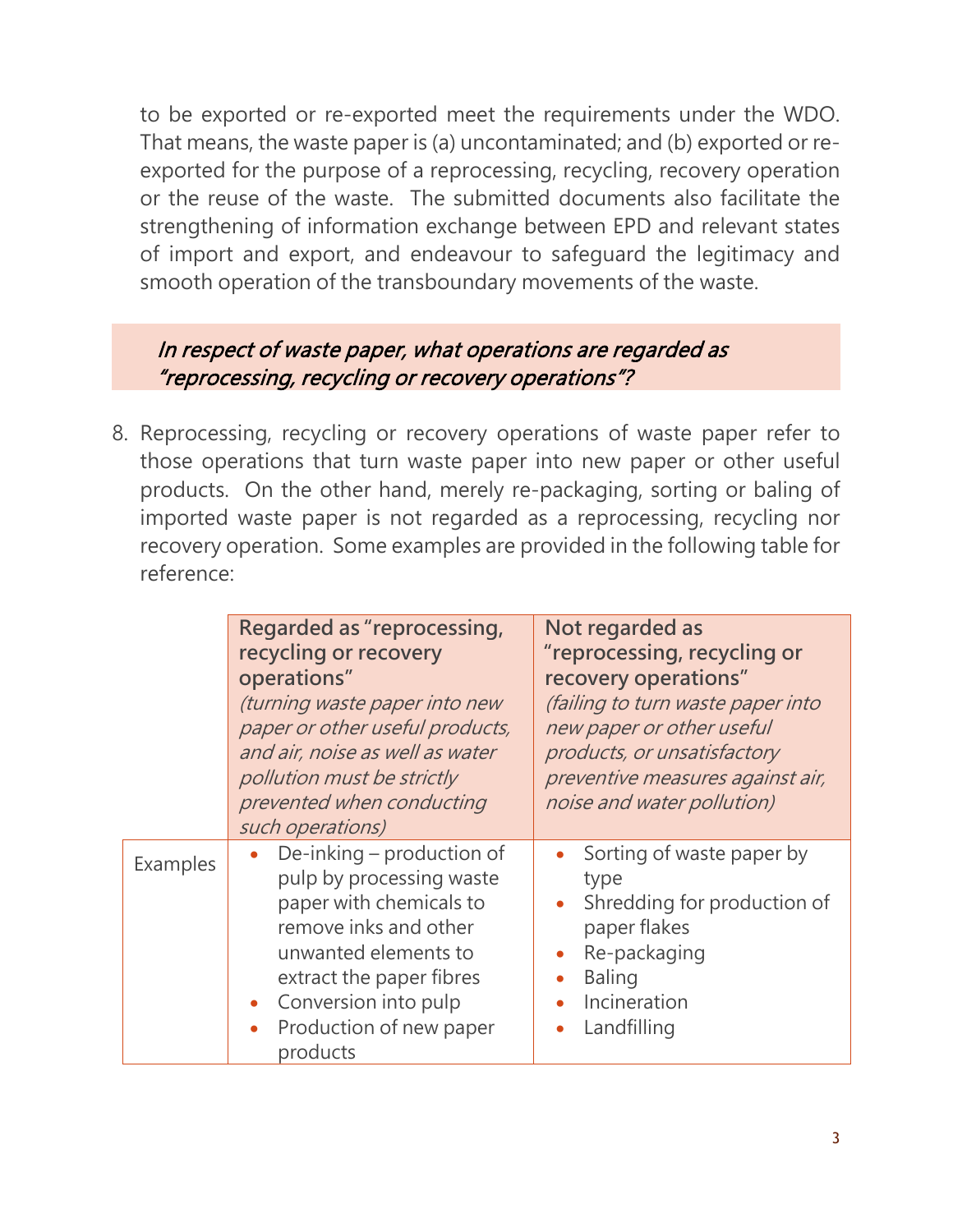## **C. EXPORT OF WASTE PAPER**

What are the procedure and documents required to be submitted if I intend to export waste paper?

- 9. Any exporter who exports waste paper for recycling overseas shall submit a declaration form and relevant documents to EPD for record purposes, before each shipment departs from Hong Kong. This is to prove that the batch of waste paper complies with the export requirements of the WDO. If the person concerned is a contractor of EPD's contract "Collection and Recycling Services of Paper Recyclable Materials", he/she is still required to submit the declaration form and the relevant documents for record purposes according to these Guidelines.
- 10. Documents required to be submitted with the declaration form are :
	- (a) Copy of Business Registration Certificate;
	- (b) Copy of Bill of Lading or equivalent document;
	- (c) Copy of packing list or equivalent document;
	- (d) Information on the type of the waste paper and its photos;
	- (e) Copy of import permit or the consent from the place of import;
	- (f) Information on the recycling facility in the place of import;
	- (g) Copy of the contract documents with the recycling facility in the place of import;
	- (h) Other documents required by the concerned overseas Competent Authorities (if any); and
	- (i) Copy of waste paper inspection report (if any).
- 11. If the full set of declaration documents has been submitted, EPD will issue a reference number to the exporter to acknowledge receipt of the documents. However, such acknowledgement does not imply that the relevant shipment has complied with the WDO, nor does it exempt any person from the liabilities to observe all the laws of Hong Kong or relevant place of import when exporting waste paper.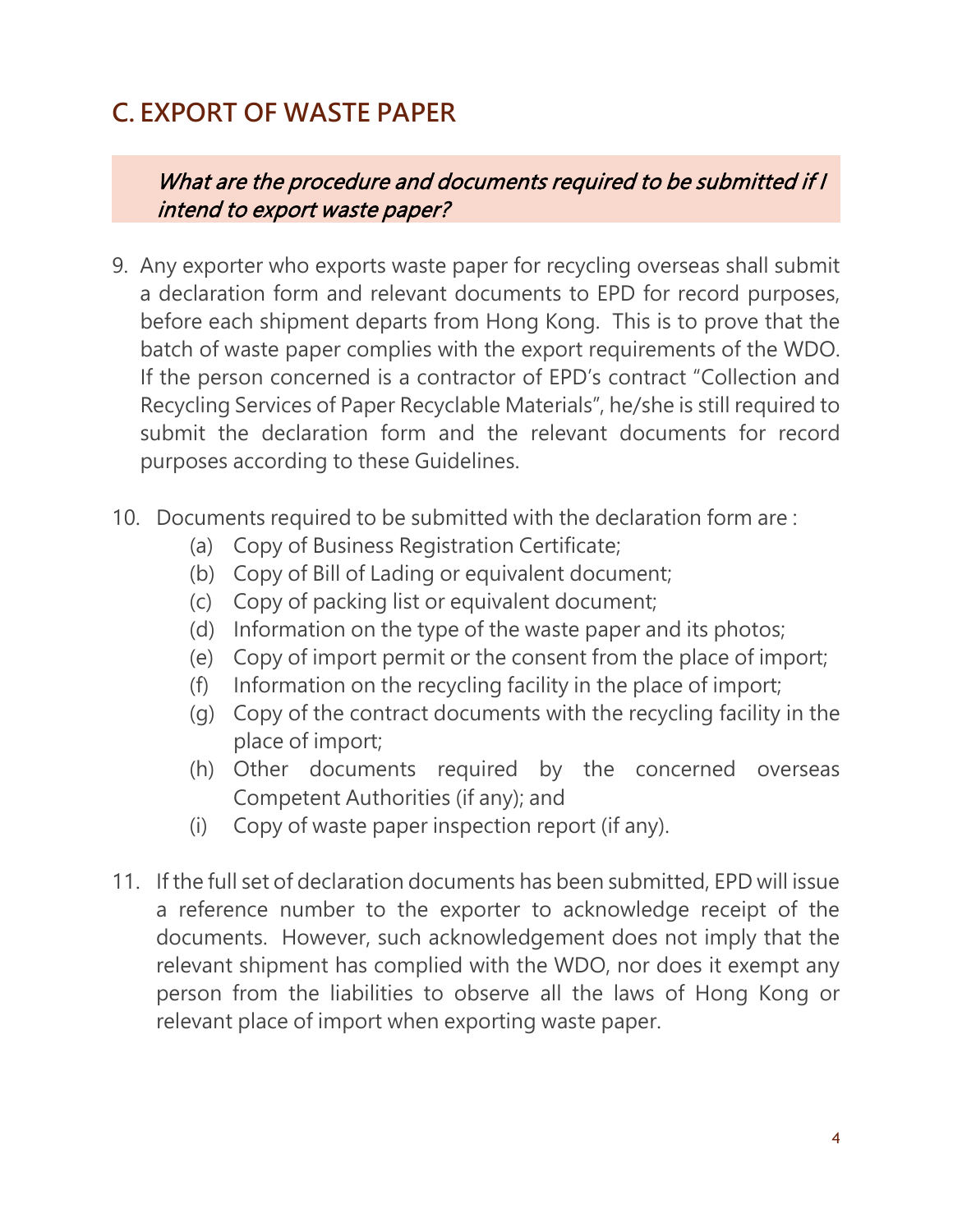12. EPD will forward the above-mentioned documents to the authority of the place of import for appropriate follow-up actions, to avoid as far as possible any repatriation of the waste paper upon arrival.

Under what circumstances is waste paper not permitted to be exported?

- 13. Export of waste paper under the following circumstances may not be permitted:
	- (a) The shipment does not comply with the requirements of the WDO;
	- (b) The authority of the place of import notifies that import consent or permission has not been given;
	- (c) A declaration form and relevant documents have not been submitted to EPD in advance, or EPD has not acknowledged receipt of the full set of all required documents; or
	- (d) Discrepancies between the actual shipment and the information in the declaration documents are found during EPD's screening inspection.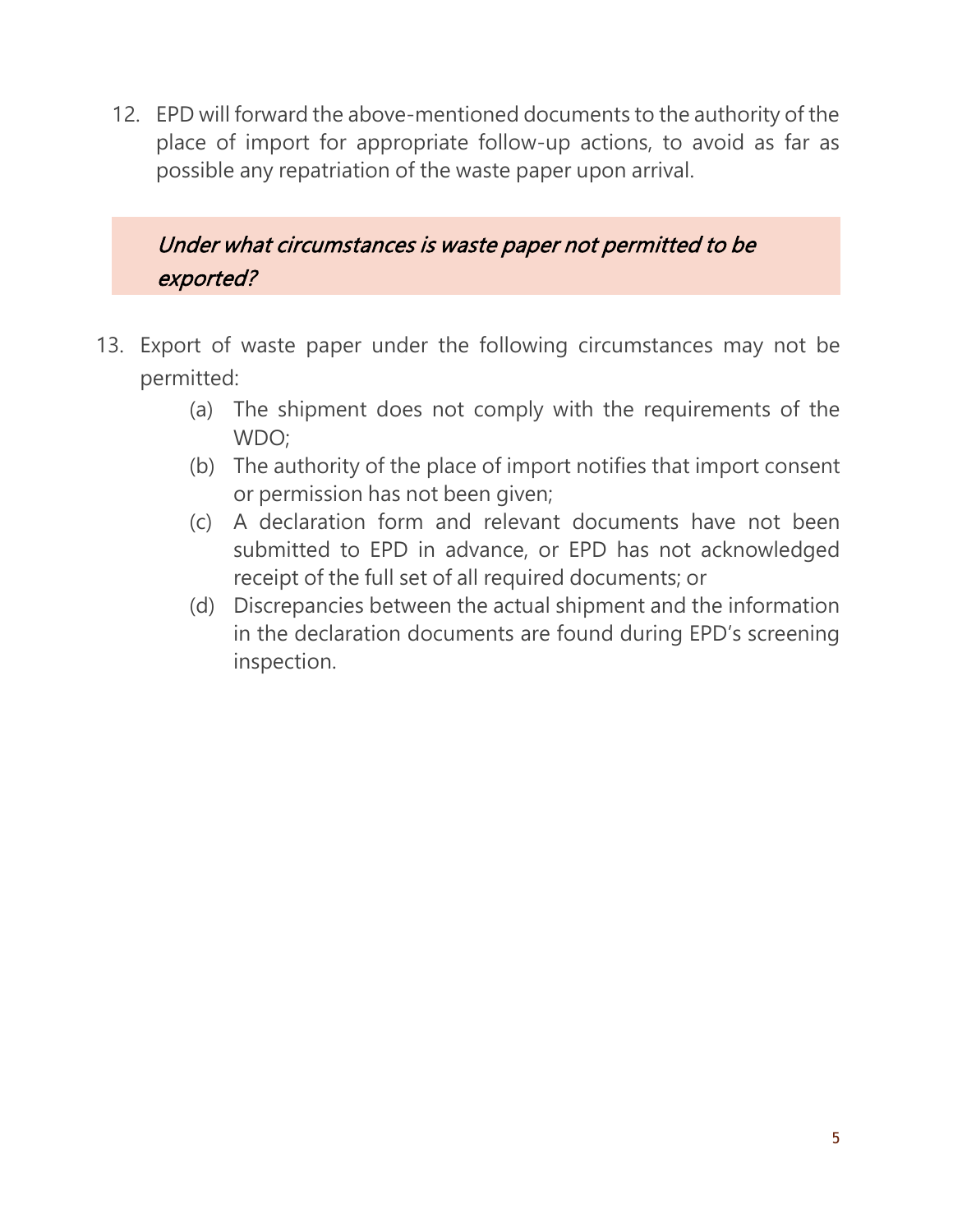#### **Summary: Flowchart for export of waste paper**

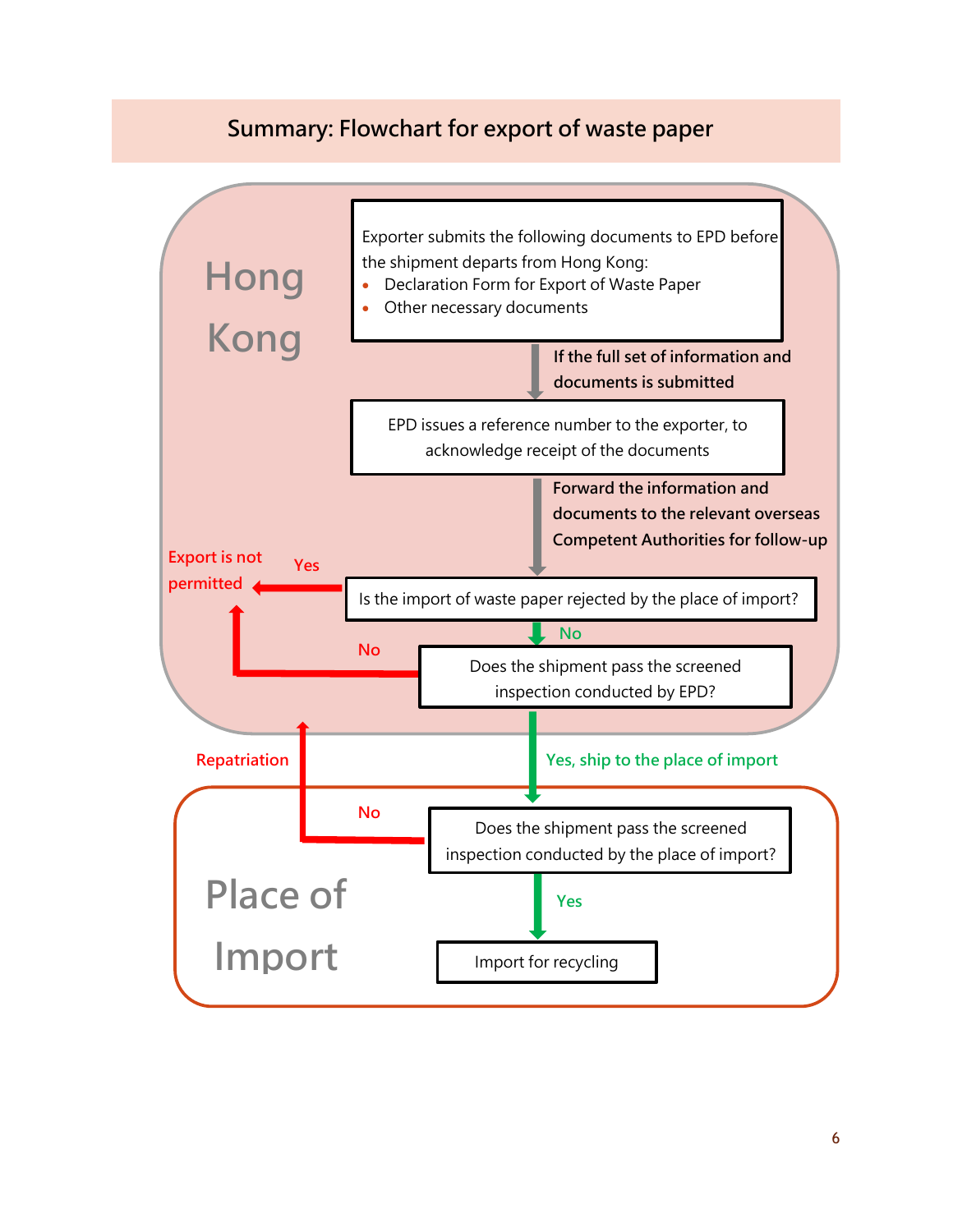## **D.RE-EXPORT OF WASTE PAPER**

What are the procedure and the documents required to be submitted if I intend to re-export waste paper via Hong Kong?

- 14. Any person who re-exports waste paper via Hong Kong shall submit a declaration form and relevant documents to EPD for record purposes, before the shipment departs from the place of export. This is to prove that the batch of waste paper is allowed to be re-exported to the place of import.
- 15. Documents required to be submitted with the declaration form are:
	- (a) Copy of Business Registration Certificate;
	- (b) Copy of Bill of Lading or equivalent document shipment(s) from the place of export to the place of import shall be covered by the same Bill of Lading or equivalent document;
	- (c) Copy of packing list or equivalent document;
	- (d) Information on the place of origin;
	- (e) Information on the type of the waste paper and its photos;
	- (f) Copy of import permit or the consent from the place of import;
	- (g) Information on the recycling facility in the place of import;
	- (h) Copy of the contract documents with the recycling facility in the place of import;
	- (i) Other documents required by the concerned overseas Competent Authorities (if any); and
	- (j) Copy of waste paper inspection report (if any).
- 16. If the full set of declaration documents has been submitted, EPD will issue a reference number to the person concerned to acknowledge receipt of the documents. However, such acknowledgement does not imply that the relevant shipment has complied with the WDO, nor does it exempt any person from the liabilities to observe all the laws of Hong Kong or relevant place of export and place of import when re-exporting waste paper.
- 17. EPD will forward the relevant documents to the authority of the place of import for appropriate follow-up actions, to avoid as far as possible any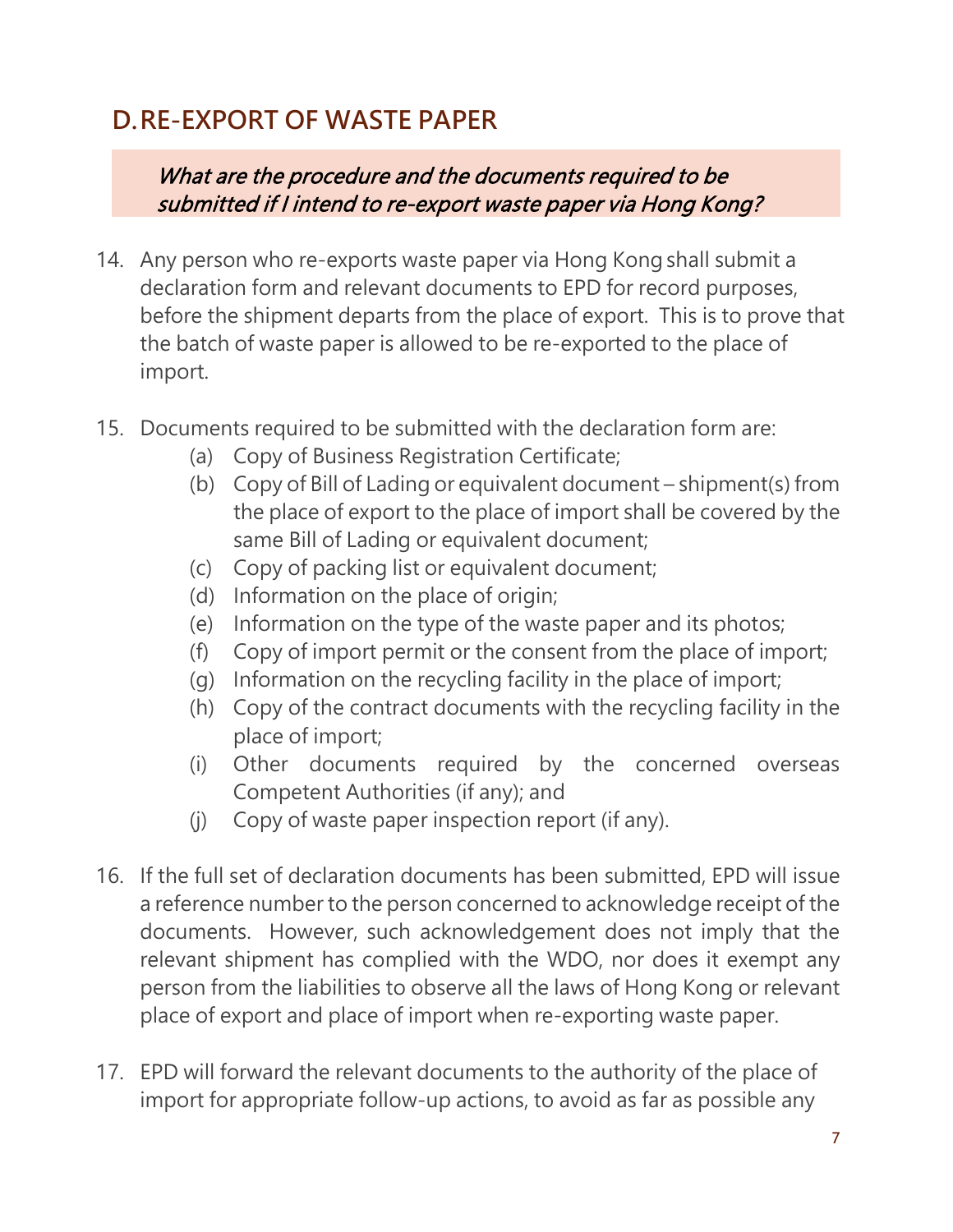repatriation of the waste paper upon arrival. As some places of import have imposed restrictions on waste paper (e.g. the Mainland of China has imposed restrictions on the places of origin, such as banning the import of foreign waste paper from end of 2020), the re-exporter shall obtain consent from the place of import before the shipment departs from the place of export.

18. Under no circumstances will waste paper for re-export via Hong Kong be sorted, transferred to another container or consolidated with other containers in Hong Kong, to ensure that no such waste paper will be stranded or disposed of in Hong Kong. Moreover, the Bill of Lading or equivalent documents must cover the onward shipments to the place of import, otherwise the shipment may be repatriated to the place of export.

#### Under what circumstances will the waste paper re-exported via Hong Kong be possibly repatriated to the place of export?

- 19. The following re-exported waste paper shall not be re-exported via Hong Kong, otherwise the shipment may be repatriated to the place of export:
	- (a) The shipment does not comply with the requirements of the WDO;
	- (b)The authority of the place of import notifies that the consent or permission for import has not been given;
	- (c) A declaration form and relevant documents have not been submitted to EPD in advance, or EPD has not acknowledged receipt of the full set of required documents (e.g. no valid Bills of Lading or equivalent documents to prove the re-export arrangement); or
	- (d)Discrepancies between the actual shipment and the information in the declaration documents are found during EPD's screening inspection.
- 20. No person shall attempt to re-export waste paper via Hong Kong to states or regions where waste paper import is prohibited. Otherwise, the waste paper will be repatriated and the person concerned may be prosecuted by EPD for contravening the WDO.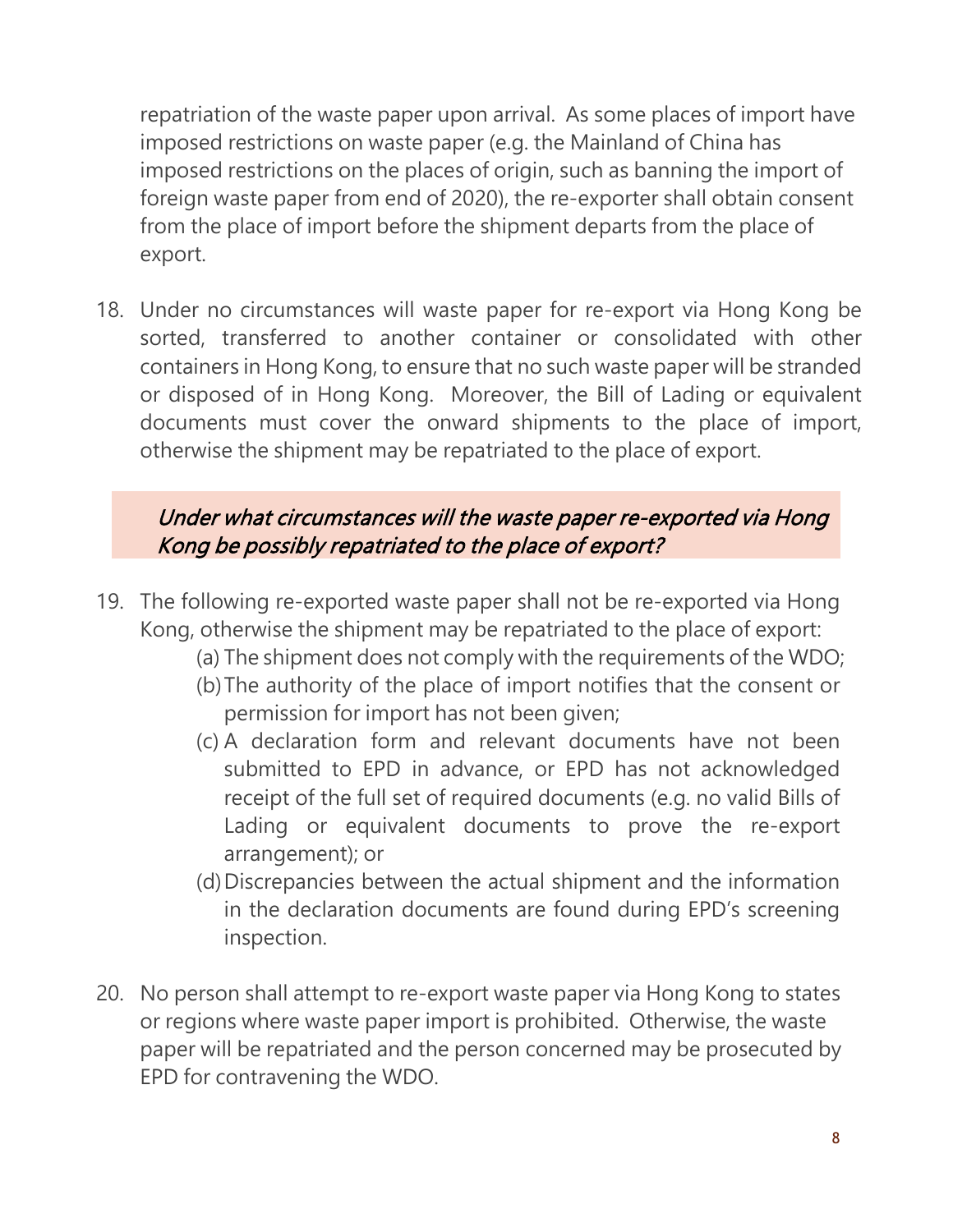#### **Summary: Flowchart for re-export of waste paper**

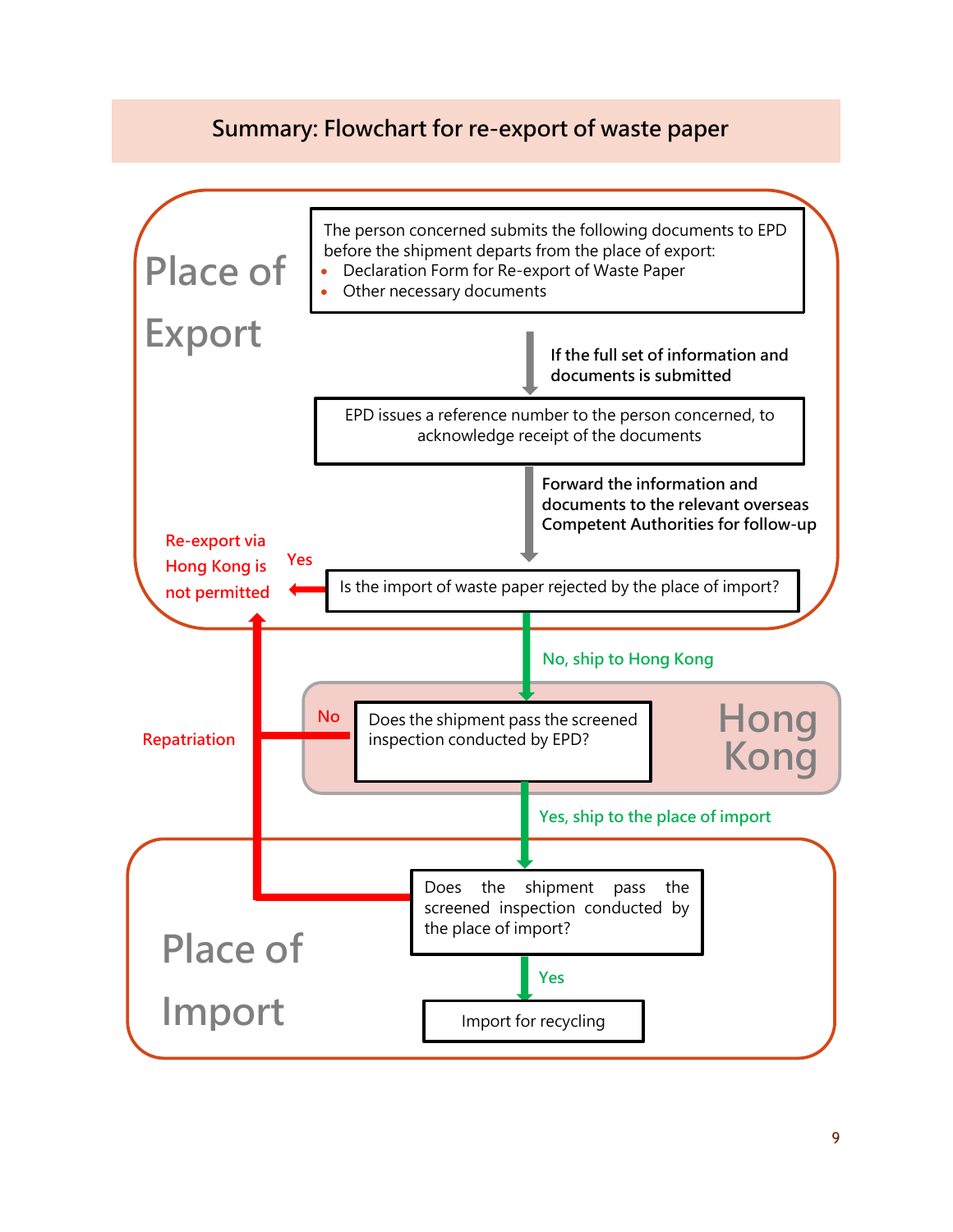### **E. FOLLOW-UP ACTIONS AND ENFORCEMENT OF ENVIRONMENTAL PROTECTION DEPARTMENT**

What follow up actions will EPD take after receiving the declaration form and the relevant documents?

- 21. For the convenience of the trade, EPD will issue an acknowledgement with a reference number to the person concerned after confirming the receipt of all the required documents. Shipping companies may require their clients to provide the relevant acknowledgement and provide the information (including the reference number and a brief account of the type(s) of the waste paper) in the description of goods column/box of the shipping document to facilitate EPD to verify the shipment details.
- 22. In order to allow the trade to verify the acknowledgement issued by EPD, EPD has launched an online verification system. Once the person concerned enters a valid reference number on the website, part of the information of the relevant acknowledgement issued in the past 4 months will be displayed for verification. The system can be accessed via the following link:



#### <http://epdwasteiedeclarationcheck.hk/>

23. The issue of an acknowledgement by EPD does not imply that the concerned shipment has complied with the WDO, nor does it exempt any person from the liability to observe all laws of Hong Kong or relevant place of import and export when exporting or re-exporting waste paper from or via Hong Kong. If discrepancies are found between the actual shipment and the information in the declaration documents during EPD's screened inspections, the concerned shipment may be repatriated to the place of origin or the export of the shipment may be rejected. EPD will also take appropriate follow-up actions in accordance with the WDO.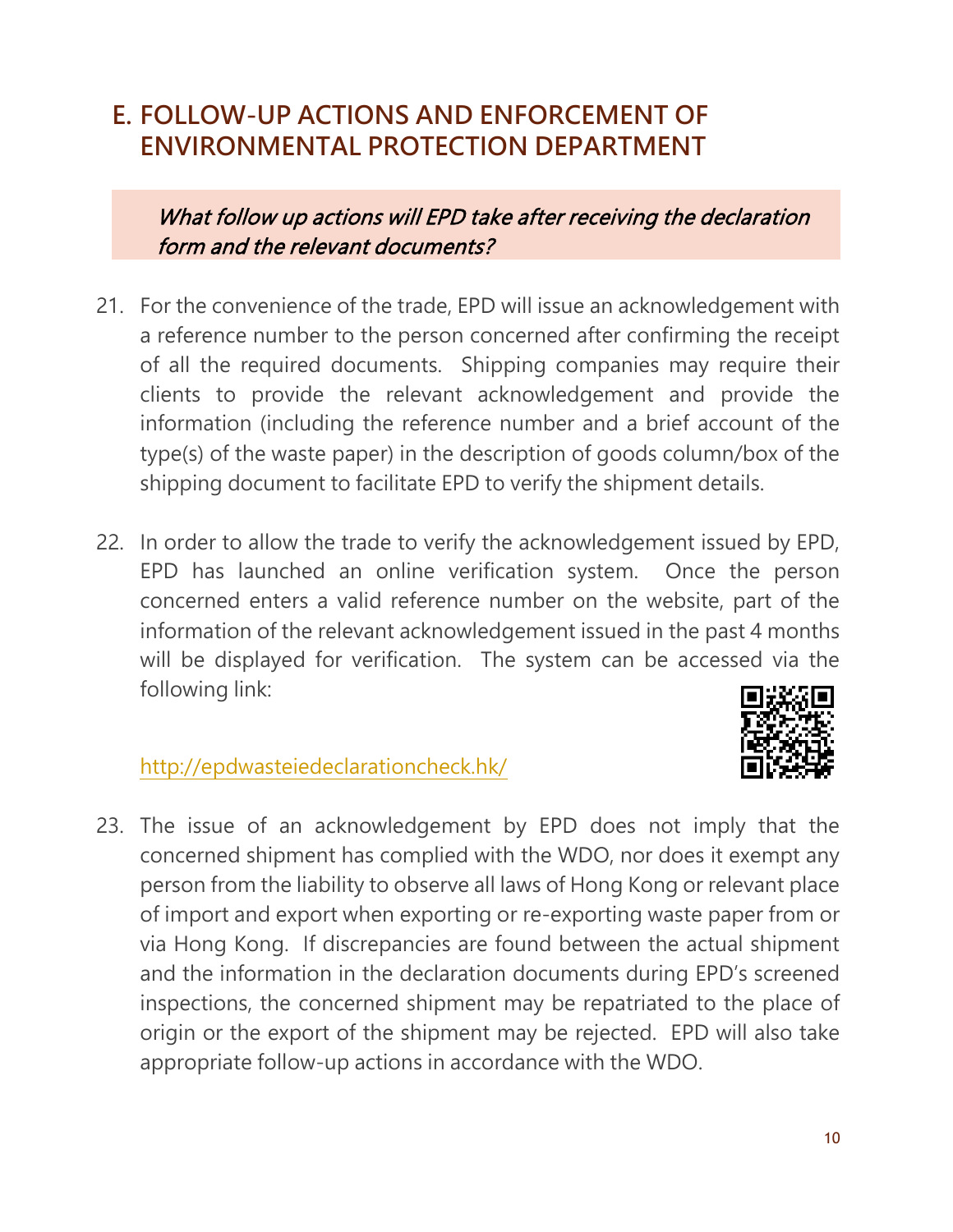24. In addition, EPD will forward the declaration documents received to the relevant overseas Competent Authorities, to let them apprehended the situation of the shipment being imported to, re-exported via or exported from their places, and timely notify one another, to avoid as far as possible the repatriation of the shipment upon arrival.

Under the enhanced arrangement for import and export of waste paper, how will EPD enforce the law?

- 25. EPD will, jointly with the Customs and Excise Department, continue to conduct screened inspections on exported and re-exported containers based on intelligence and information submitted by importers and exporters, having regard to the risk assessment and enforcement priority. In the meantime, EPD will also enhance collaboration with overseas Competent Authorities through timely notification, to control transboundary movements of waste paper.
- 26. EPD will, based on intelligence, conduct surprise inspections to suspicious local recycling facilities to detect and intercept the sources of illegal waste exports. Prosecutions will be instituted against the involved exporters once sufficient evidence is collected. Exporters shall not attempt to contravene the law.

What are the penalties of violating the requirements on waste import and export control under the Waste Disposal Ordinance?

27. Offenders violating the law are liable to a maximum fine of \$200,000 and 6 months' imprisonment for the first offence; and a fine of \$500,000 and 2 years' imprisonment for subsequent offences. Besides, the illegally imported wastes will be returned to the place of origin and the cost will be borne by the offender.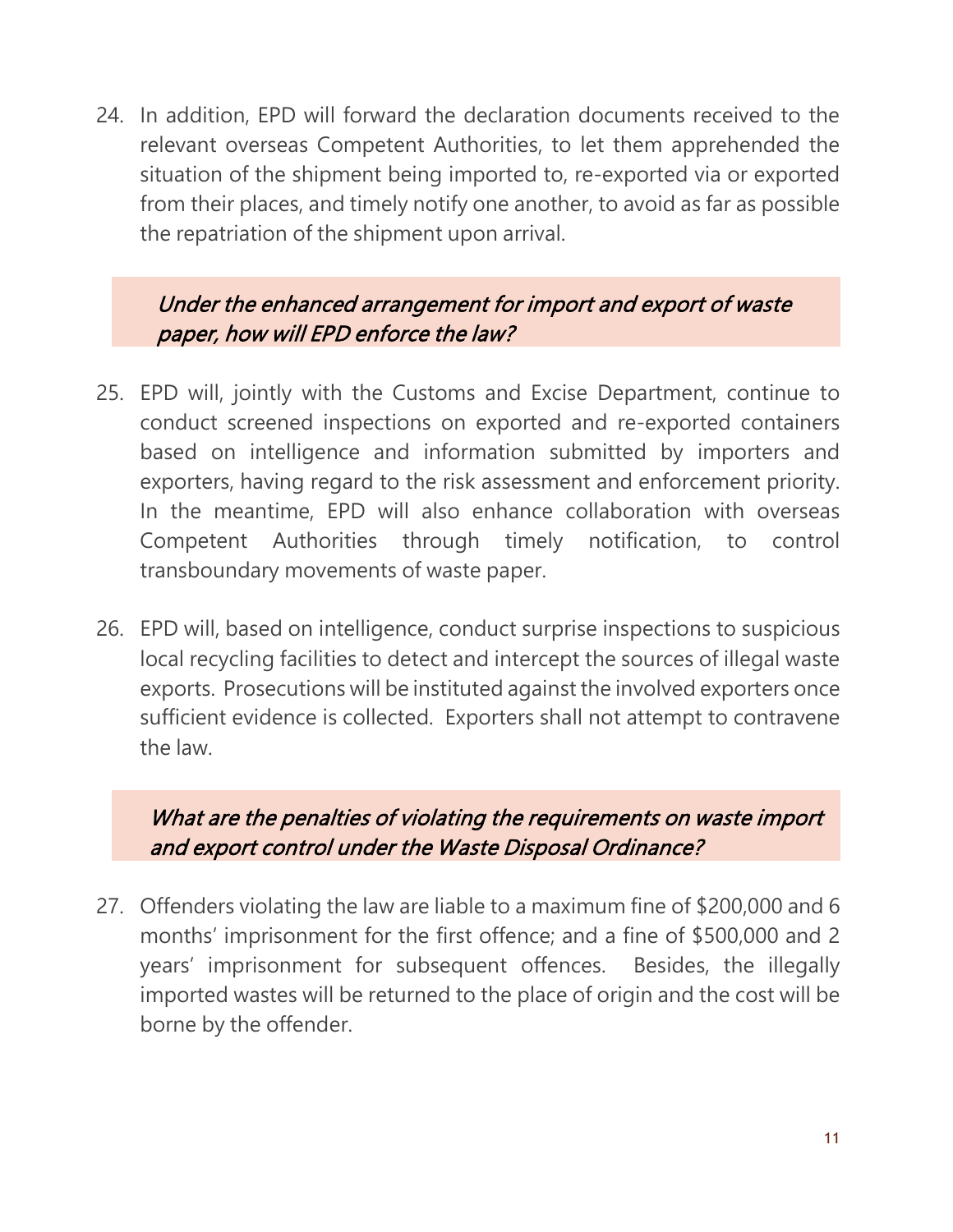## **F. RELEVANT FEES AND IMPLEMENTATION SCHEDULE**

#### What is the fee required for declaration?

28. No payment is required for submission of a declaration form related to the export or re-export of waste paper from or via Hong Kong. Nevertheless, the applicant has to bear the cost for preparing the documents.

When will the enhanced arrangement for import and export control of waste paper be implemented?

29. EPD has already implemented the control arrangement mentioned in these Guidelines. The trade should, based on their needs, submit export or reexport declaration form and relevant documents to EPD to prove that such export or re-export complies with WDO's requirements. EPD will also forward the declaration information received to the overseas Competent Authorities responsible for waste paper import and export control, and notify the trade of the updated control arrangements of various places, to reduce repatriation of waste paper shipments upon arrival, and to avoid violating the relevant local laws of those places.